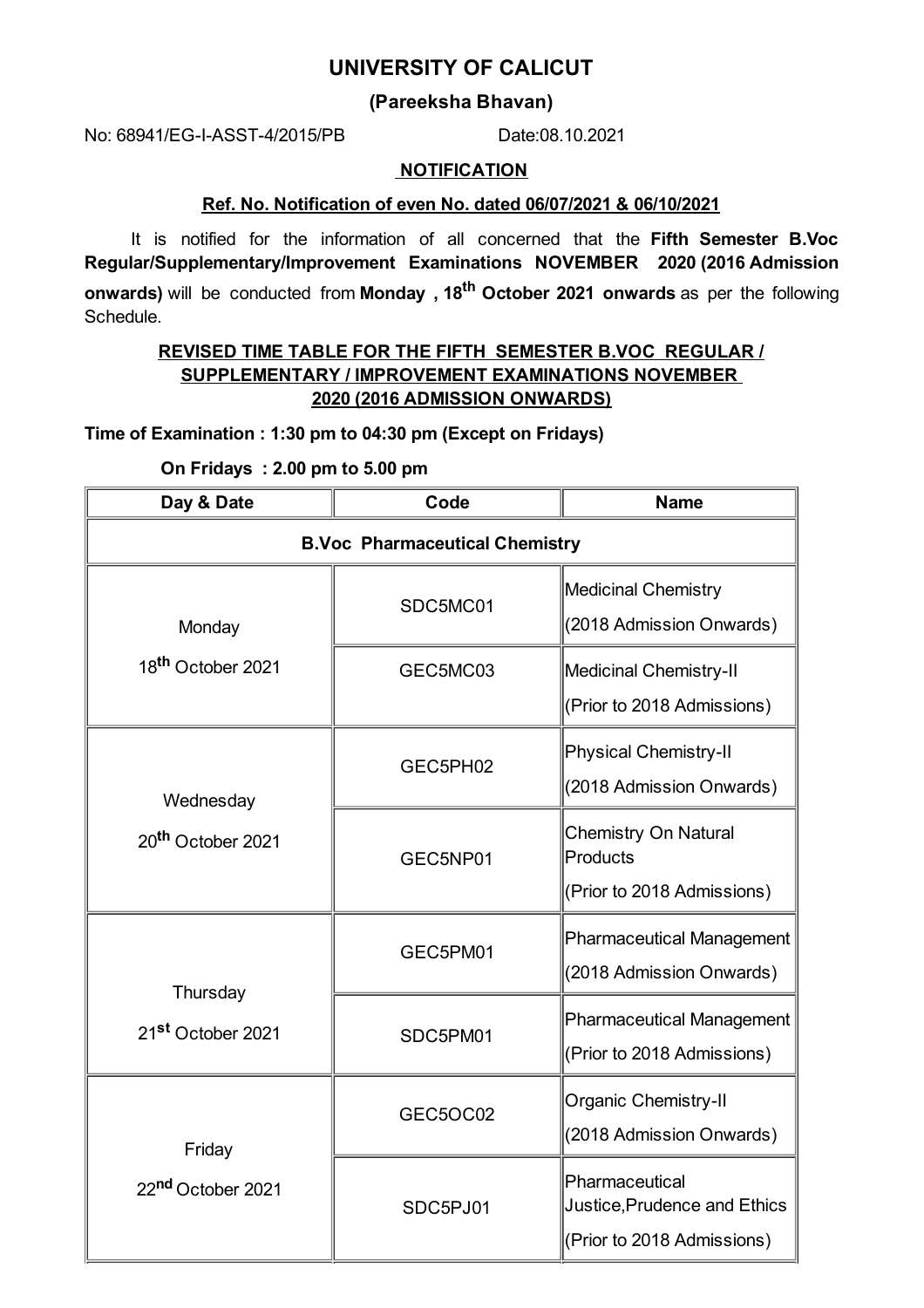| Saturday<br>23rd October 2021              | SDC5EV01<br>SDC5EV02             | <b>Health Education And</b><br><b>Community Pharmacy</b><br>(2018 Admission Onwards)<br>Introduction to<br>Pharmacognosy |  |
|--------------------------------------------|----------------------------------|--------------------------------------------------------------------------------------------------------------------------|--|
|                                            | GEC5CE01                         | (2018 Admission Onwards)<br>Chemistry in Everyday Life<br>(Prior to 2018 Admissions)                                     |  |
|                                            | <b>B.Voc Jewellery Designing</b> |                                                                                                                          |  |
| Monday<br>18 <sup>th</sup> October 2021    | GEC5HR13                         | Human Resource<br>Management                                                                                             |  |
| Wednesday<br>20 <sup>th</sup> October 2021 | GEC5PP14                         | Psychology And Personal<br>Growth                                                                                        |  |
| Thursday<br>21 <sup>st</sup> October 2021  | GEC5LS15                         | Life Skill Development                                                                                                   |  |
| Friday<br>22 <sup>nd</sup> October 2021    | GEC5AD16                         | Advertising                                                                                                              |  |
| Saturday<br>23rd October 2021              | SDC5JD17                         | Advanced Jewellery<br>Designing-II                                                                                       |  |
| <b>B.Voc Gemmology</b>                     |                                  |                                                                                                                          |  |
| Monday<br>18 <sup>th</sup> October 2021    | GEC5HR13                         | Human Resource<br>Management                                                                                             |  |
| Wednesday<br>20 <sup>th</sup> October 2021 | GEC5PP14                         | Psychology And Personal<br>Growth                                                                                        |  |
| Thursday<br>21 <sup>st</sup> October 2021  | GEC5LS15                         | Life Skill Development                                                                                                   |  |
| Friday<br>22nd October 2021                | GEC5AD16                         | Advertising                                                                                                              |  |
|                                            |                                  |                                                                                                                          |  |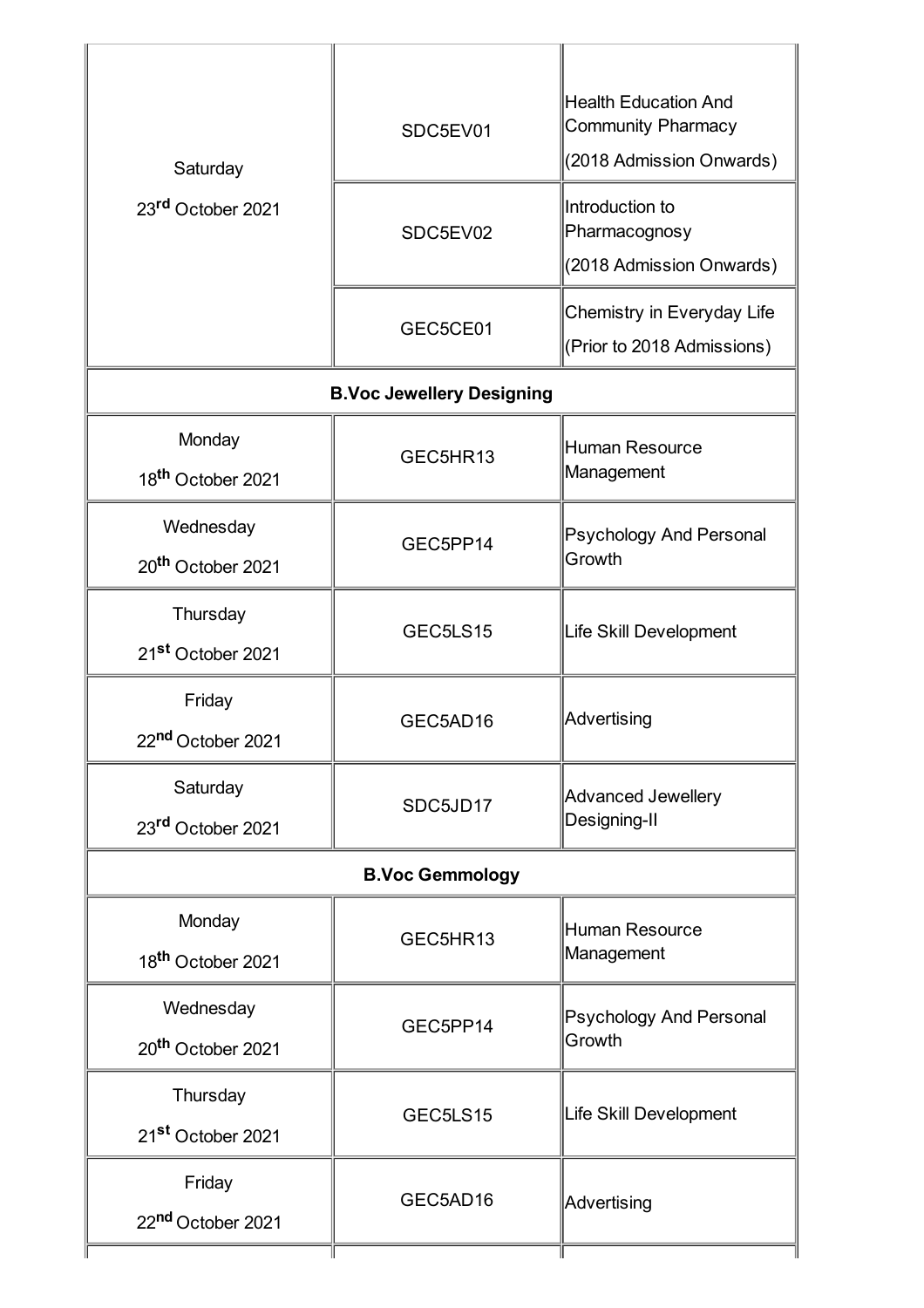| Saturday<br>23rd October 2021             | SDC5GM17                                   | <b>Diamond Grading and Sorting</b>                           |
|-------------------------------------------|--------------------------------------------|--------------------------------------------------------------|
|                                           | <b>B.Voc Broadcasting &amp; Journalism</b> |                                                              |
| Monday<br>18 <sup>th</sup> October 2021   | GEC5FA13                                   | <b>Film Appreciation</b><br>(2018 Admission Onwards)         |
|                                           | GEC5FA13                                   | <b>Film Appreciation</b><br>(Prior to 2018 Admissions)       |
| Wednesday                                 | SDC5BJ17                                   | Online Journalism<br>(2018 Admission Onwards)                |
| 20 <sup>th</sup> October 2021             | GEC5MS14                                   | Media And Society<br>(Prior to 2018 Admission)               |
| Thursday<br>21 <sup>st</sup> October 2021 | GEC5LS15                                   | Life Skill Development<br>(2018 Admission Onwards)           |
|                                           | SDC5BJ21                                   | Sports Journalism<br>(Prior to 2018 Admission)               |
| Friday<br>22nd October 2021               | SDC5BJ18                                   | Documentary Film<br>Production<br>(2018 Admission Onwards)   |
|                                           | SDC5BJ18                                   | Documentary Film<br>Production<br>(Prior to 2018 Admission)  |
| Saturday<br>23rd October 2021             | SDC5BJ19                                   | <b>Development Communication</b><br>(2018 Admission Onwards) |
|                                           | SDC5BJ17                                   | Media Management<br>(Prior to 2018 Admission)                |
| Monday<br>25 <sup>th</sup> October 2021   | SDC5BJ19                                   | Digital Journalism<br>(Prior to 2018 Admission)              |
| Tuesday<br>26 <sup>th</sup> October 2021  | SDC5BJ20                                   | <b>Business Journalism</b><br>(Prior to 2018 Admission)      |
|                                           |                                            |                                                              |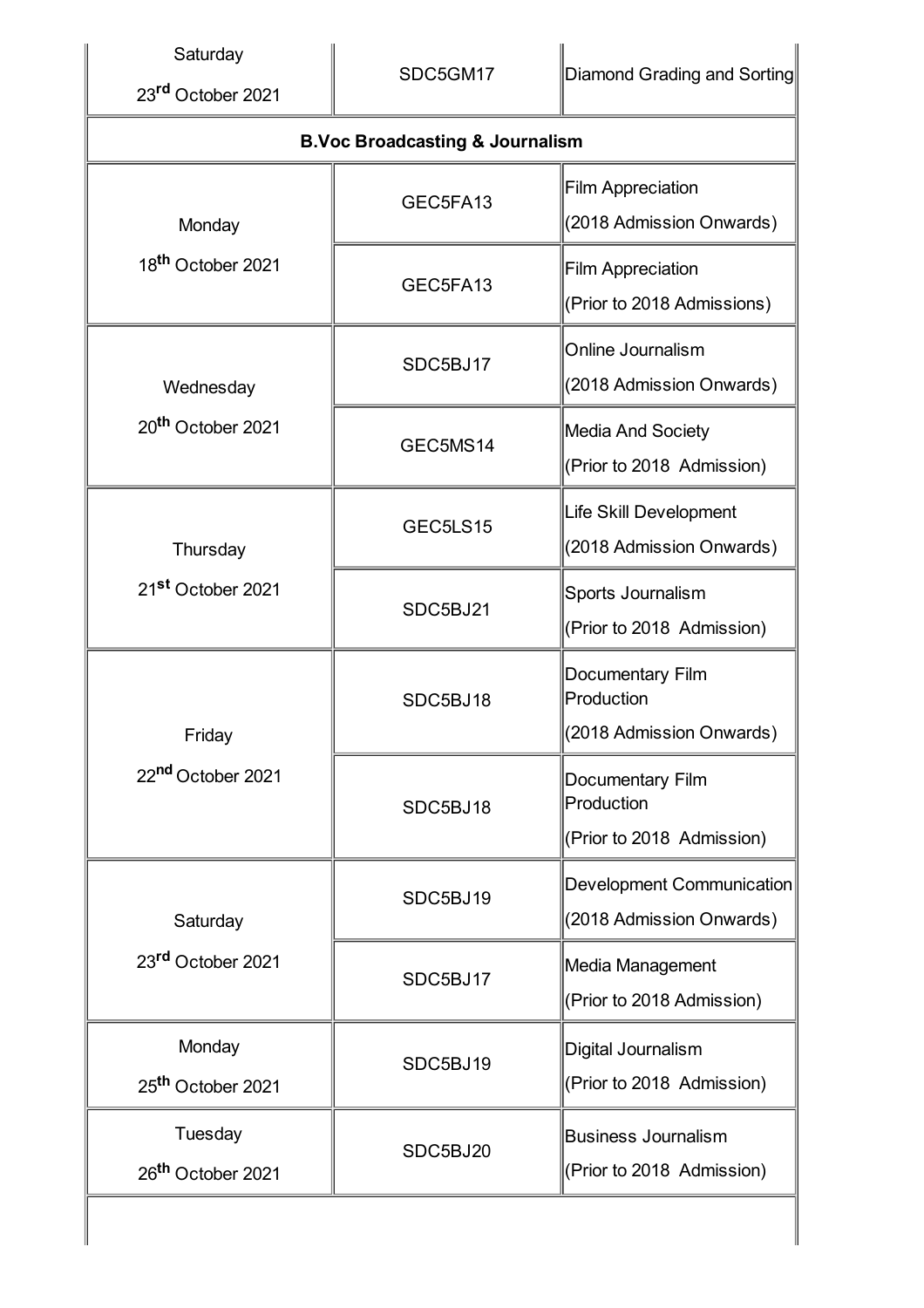| <b>B.Voc Multimedia</b>                             |                                   |                                                     |  |  |  |
|-----------------------------------------------------|-----------------------------------|-----------------------------------------------------|--|--|--|
| Monday<br>18 <sup>th</sup> October 2021             | GEC5HR13                          | Human Resource<br>Management                        |  |  |  |
| Wednesday<br>20 <sup>th</sup> October 2021          | SDC5MM17                          | Media Laws and Ethics                               |  |  |  |
| Thursday<br>21 <sup>st</sup> October 2021           | GEC5LS15                          | Life Skill Development                              |  |  |  |
| Friday<br>22nd October 2021                         | SDC5MM18                          | <b>Graphics and Animation in</b><br>Advertising     |  |  |  |
| Saturday<br>23rd October 2021                       | SDC5MM19                          | 3D, Scripting and<br><b>Game Development</b>        |  |  |  |
|                                                     | <b>B.Voc Software Development</b> |                                                     |  |  |  |
| Monday<br>18 <sup>th</sup> October 2021             | GEC5HR13                          | Human Resource<br>Management                        |  |  |  |
| Wednesday<br>20 <sup>th</sup> October 2021          | SDC5IT17                          | .Net and Database<br>Administration                 |  |  |  |
| Thursday<br>21 <sup>st</sup> October 2021           | GEC5LS15                          | Life Skill Development                              |  |  |  |
| Friday                                              | <b>SDC5IT18(E1)</b>               | J2EE                                                |  |  |  |
| 22nd October 2021                                   | SDC5IT18(E2)                      | Python                                              |  |  |  |
| Saturday<br>23rd October 2021                       | SDC5IT19(E3)                      | Mobile Software<br><b>Development using Android</b> |  |  |  |
|                                                     | <b>SDC5IT19(E4)</b>               | <b>Programming Mobile</b><br>Application            |  |  |  |
| <b>B.Voc Software Technology(Supple/Impvt Only)</b> |                                   |                                                     |  |  |  |
| Monday<br>18 <sup>th</sup> October 2021             | GEC5BC13                          | <b>Business Communication</b>                       |  |  |  |
| Wednesday<br>20 <sup>th</sup> October 2021          | GEC5SM14                          | Software Project<br>Management                      |  |  |  |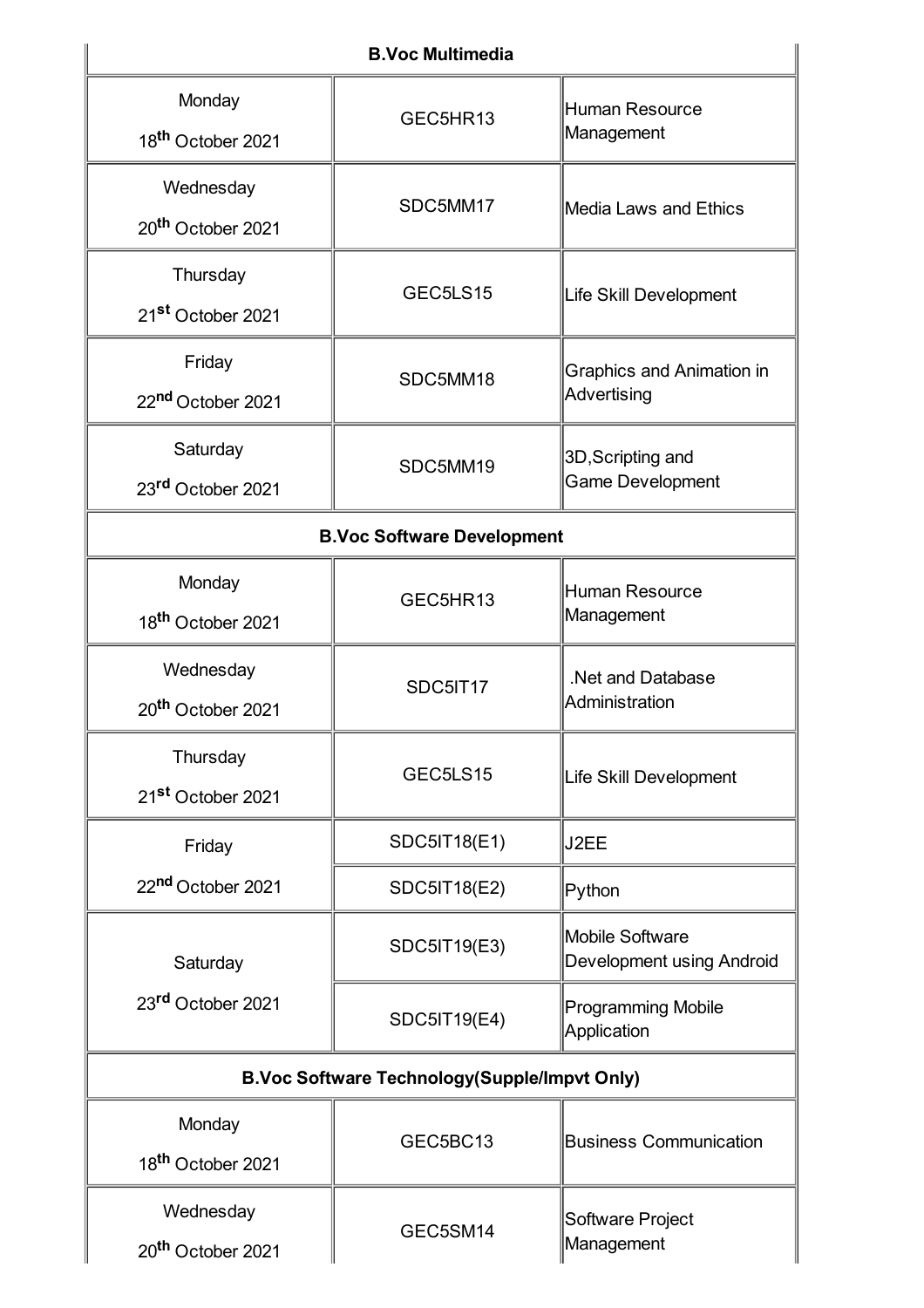| Thursday<br>21 <sup>st</sup> October 2021  | SDC5ST17                             | <b>PHP Frame works: CakePHP</b><br>and Code Igniter  |
|--------------------------------------------|--------------------------------------|------------------------------------------------------|
| Friday<br>22nd October 2021                | SDC5ST18                             | <b>Programming in Mobile</b><br>Devices-Android      |
| Saturday<br>23rd October 2021              | SDC5ST19                             | Data Structures Using Java                           |
|                                            | <b>B.Voc Fashion Technology</b>      |                                                      |
| Monday<br>18 <sup>th</sup> October 2021    | GEC5HR10                             | Human Resource<br>Management                         |
| Wednesday<br>20 <sup>th</sup> October 2021 | SDC5FT20                             | <b>Garment Finishing And</b><br><b>Clothing Care</b> |
| Thursday<br>21 <sup>st</sup> October 2021  | SDC5FT21                             | Visual Merchandising and<br>Retail Management        |
| Friday<br>22 <sup>nd</sup> October 2021    | SDC5FT22                             | Apparel Costing and Export<br>Documentation          |
|                                            | <b>B.Voc Accounting and Taxation</b> |                                                      |
| Monday<br>18 <sup>th</sup> October 2021    | GEC5HR11                             | Human Resource<br>Management                         |
| Wednesday<br>20 <sup>th</sup> October 2021 | SDC5AT19                             | <b>Marketing Management</b>                          |
| Thursday<br>21st October 2021              | SDC5AT20                             | Quantitative Techniques for<br><b>Business</b>       |
| Friday                                     | SDC5AT21(E3)                         | Corporate Taxation And Tax<br>Planning               |
| 22nd October 2021                          | SDC5AT21(E4)                         | <b>Corporate Accounting</b>                          |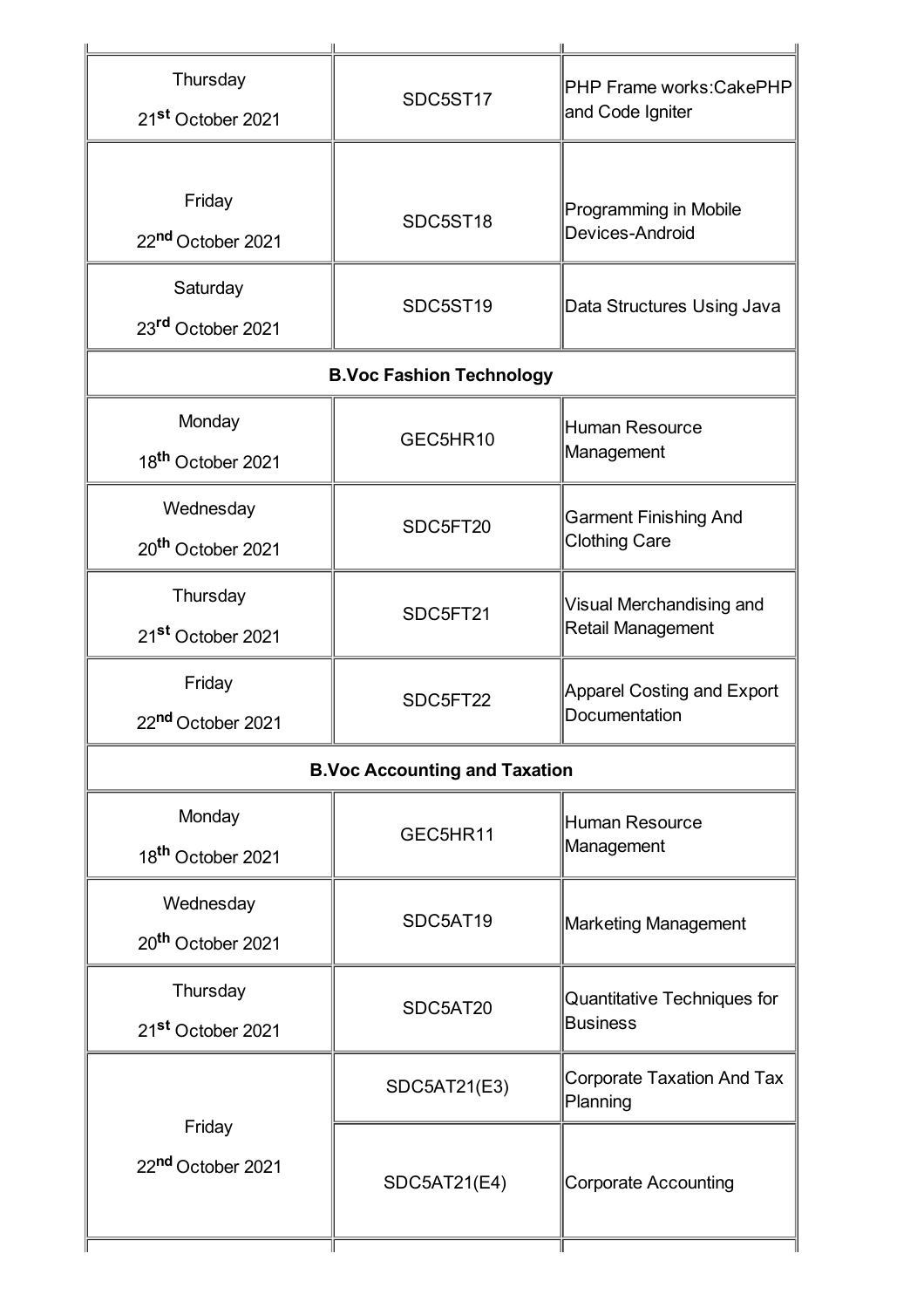|                               | <b>SDC5AT22(E5)</b>                  | <b>Business Research Methods</b>         |
|-------------------------------|--------------------------------------|------------------------------------------|
| Saturday<br>23rd October 2021 | <b>SDC5AT22(E6)</b>                  | <b>Capiital Marketing</b>                |
|                               | <b>B.Voc Logistics Management</b>    |                                          |
| Monday                        | GEC5HR14                             | <b>Human Resource</b>                    |
| 18 <sup>th</sup> October 2021 |                                      | Management                               |
| Wednesday                     | GEC5MM13                             | <b>Marketing Management</b>              |
| 20 <sup>th</sup> October 2021 |                                      |                                          |
| Thursday                      | GEC5BE15                             | Banking & Insurance                      |
| 21 <sup>st</sup> October 2021 |                                      | Managemnet                               |
| Friday                        | SDC5LM17                             |                                          |
| 22nd October 2021             |                                      | <b>Operations Management</b>             |
| Saturday                      | SDC5LM18                             | Retail Managemnet                        |
| 23rd October 2021             |                                      |                                          |
| Monday                        | SDC5LM19                             | Air Cargo Logistics                      |
| 25 <sup>th</sup> October 2021 |                                      | Managemnet                               |
|                               | <b>B.Voc Digital Film Production</b> |                                          |
| Monday                        | GEC5TV13                             | <b>Fundamentals Of TV</b>                |
| 18 <sup>th</sup> October 2021 |                                      | Production                               |
| Wednesday                     | GEC5MM14                             | Management in Media                      |
| 20 <sup>th</sup> October 2021 |                                      |                                          |
| Thursday                      | GEC5AP15                             | <b>Advertising &amp; Publicity Media</b> |
| 21st October 2021             |                                      |                                          |
| Friday                        | GEC5NM16                             | Introduction to New Media                |
| 22nd October 2021             |                                      |                                          |
| Saturday                      | DFC5FP17                             | <b>Advanced TV Production</b>            |
| 23rd October 2021             |                                      |                                          |
|                               |                                      |                                          |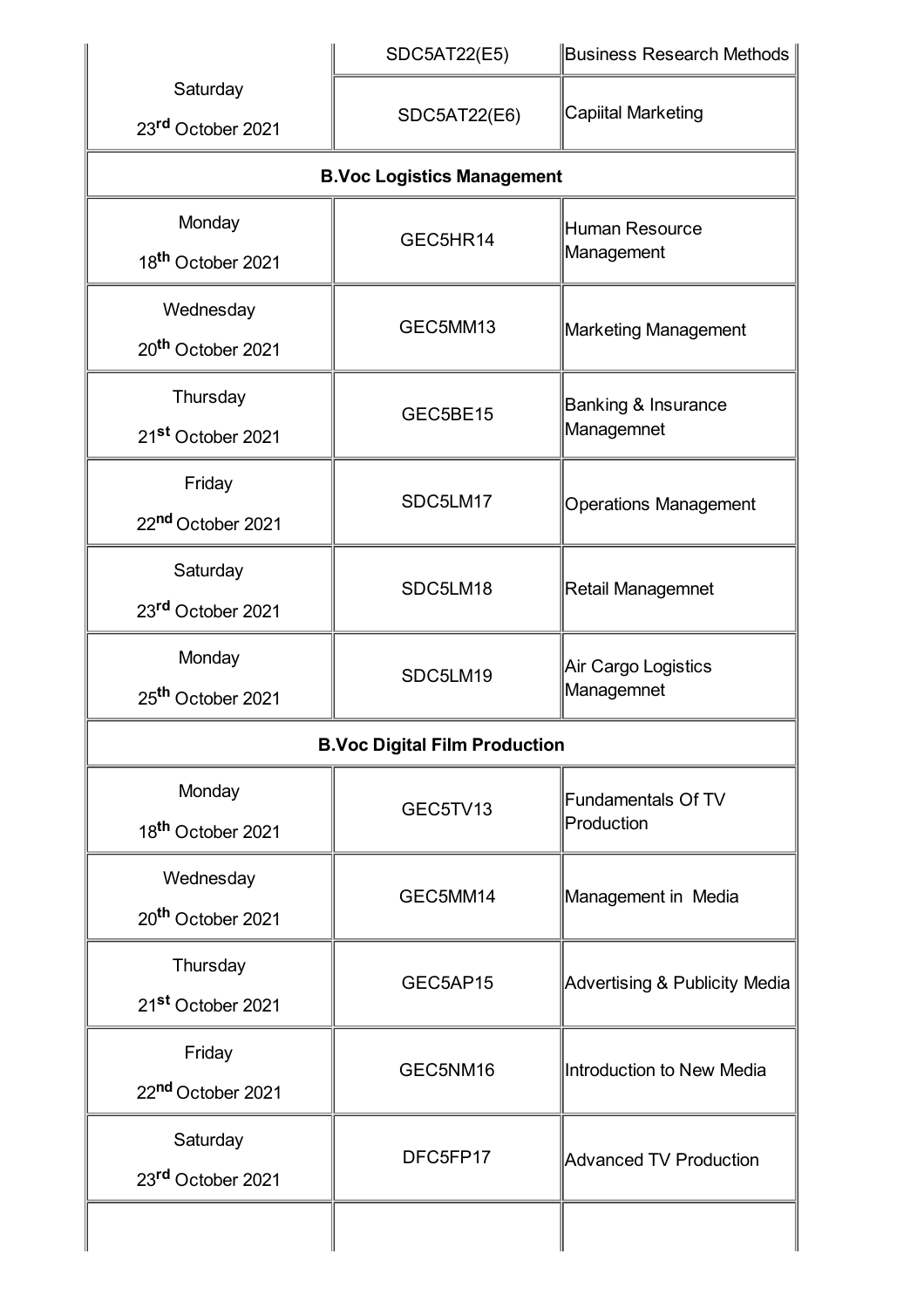| Monday<br>25 <sup>th</sup> October 2021         | DFC5FP18                                | Advanced Sound Design                                                                  |  |
|-------------------------------------------------|-----------------------------------------|----------------------------------------------------------------------------------------|--|
|                                                 | <b>B.Voc Fish Processing Technology</b> |                                                                                        |  |
| Monday<br>18 <sup>th</sup> October 2021         | GEC5NFF05                               | Nutraceuticals and<br><b>Functional Foods</b>                                          |  |
| Wednesday<br>20 <sup>th</sup> October 2021      | GEC5ME05                                | Marine Ecology                                                                         |  |
| Thursday<br>21 <sup>st</sup> October 2021       | SDC5AQ17                                | <b>Cured &amp; Dried Fishery</b><br>Products                                           |  |
| Friday<br>22nd October 2021                     | SDC5AQ18                                | Packing & Labelling of Fish &<br>Fishery Products                                      |  |
| Saturday<br>23rd October 2021                   | SDC5AQ19                                | Storage & Transportation of<br><b>Fishery Products</b>                                 |  |
| Monday<br>25 <sup>th</sup> October 2021         | SDC5AQ20                                | Instrumentation in Fish<br>Processing & Analysis                                       |  |
| <b>B.Voc Tourism and Hospitality Management</b> |                                         |                                                                                        |  |
| Monday<br>18 <sup>th</sup> October 2021         | GEC5MT13                                | Principles Of Marketing<br>(2018 Admission Onwards)                                    |  |
| Wednesday<br>20 <sup>th</sup> October 2021      | GEC5BR14                                | <b>Business Regulatory</b><br><b>Framework for Tourism</b><br>(2018 Admission Onwards) |  |
|                                                 | GEC5ET13                                | Eco Tourism<br>(Prior to 2018 Admissions)                                              |  |
| Thursday<br>21 <sup>st</sup> October 2021       | GEC5TM15                                | <b>Transportation Management</b><br>(2018 Admission Onwards)                           |  |
|                                                 | GEC5TM14                                | <b>Tourism Marketing</b><br>(Prior to 2018 Admissions)                                 |  |
|                                                 |                                         |                                                                                        |  |